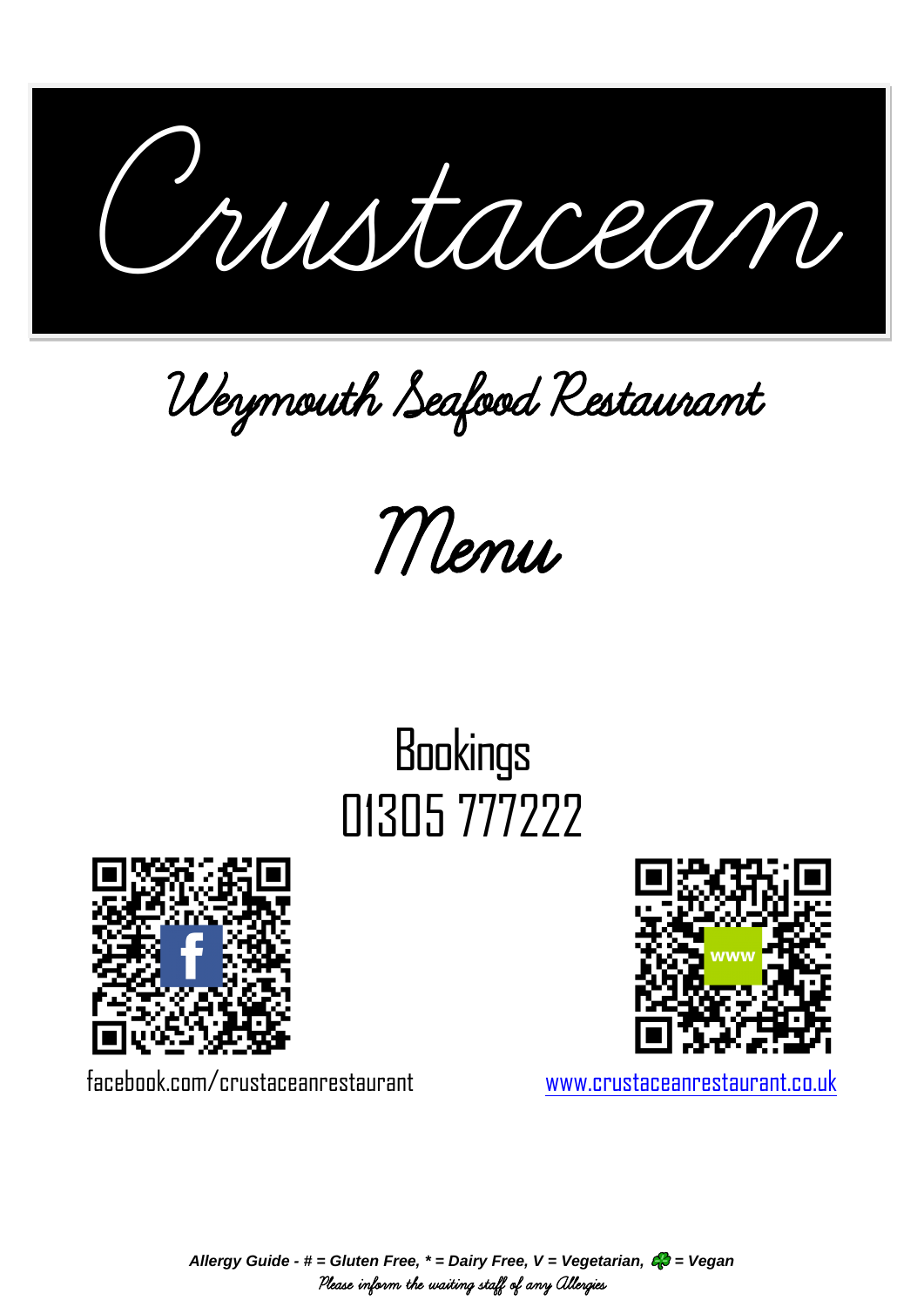Light Lunch Menu

Available from 12 -4pm

**Seafood Sharing Platter** Filo prawns, calamari, wholetail scampi and coated whitebait Served with a side salad, garlic bread and a selection of dips. £24.95

# **Crab Cocktail**

Served with rubbed garlic ciabatta and finished with two garlic & herb crevettes £12.95

# **Crustacean Salad**

Freshly prepared salad with the following additional options: Plain - £8.95 Salmon - £12.95 Chicken - £12.95 Prawns with Marie Rose Sauce – £12.95

# **Jacket Potato**

Served with side salad. Three Cheese - £8.95 Tuna Mayonnaise - £9.95 Prawn and Marie Rose Sauce - £10.95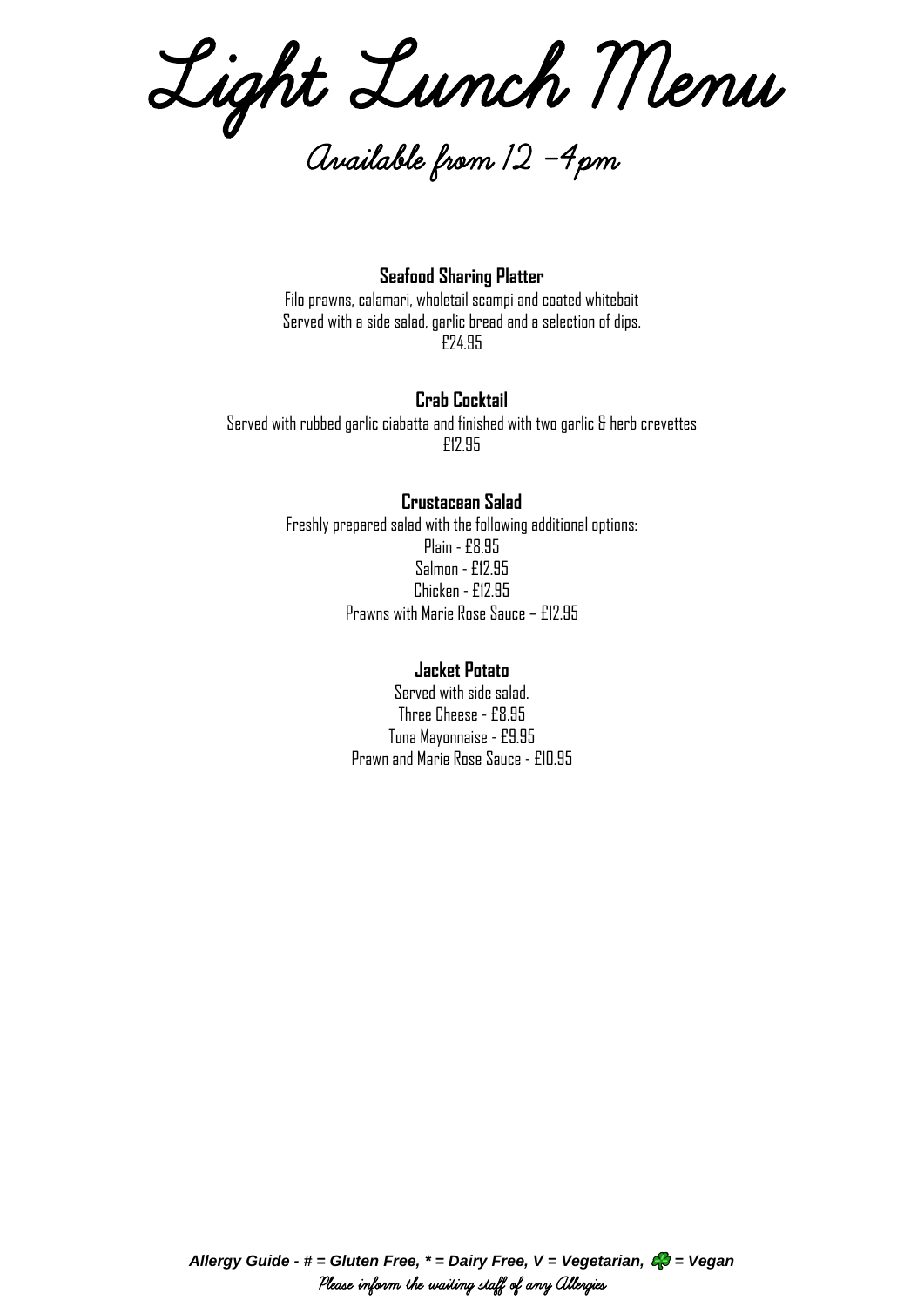Appetisers

**Soup of the Day**  Served with Warm Bread (gluten free roll available) £6.95

# **Oysters Au Natural**

with pickled shallots Half £13 Dozen £25 - #\*

# **Moules Mariniére**

served with Garlic Bread Small £9 Large £18

## **Crab Thermidor**

Apple,Basil and, Parmesan cheese. Served with garlic bread (may contain shell) £9.95

# **Creamy Garlic Mushrooms**

Served on Toasted Ciabatta. £8.95

## **Oven Roasted Pear**

With Roquefort cheese, walnuts and a ginger and honey dressing £8.95 – # (vegan cheese available)

# **Pan Fried Lyme Bay Scallops**

with Pea Purée & Pancetta Dust £11.95

## **Lightly Dusted Calamari with Cracked Black Pepper**

Served with Garlic Aioli £8.95 - #

#### **Cod Strips**

Served with mushy peas and tartare sauce. £8.95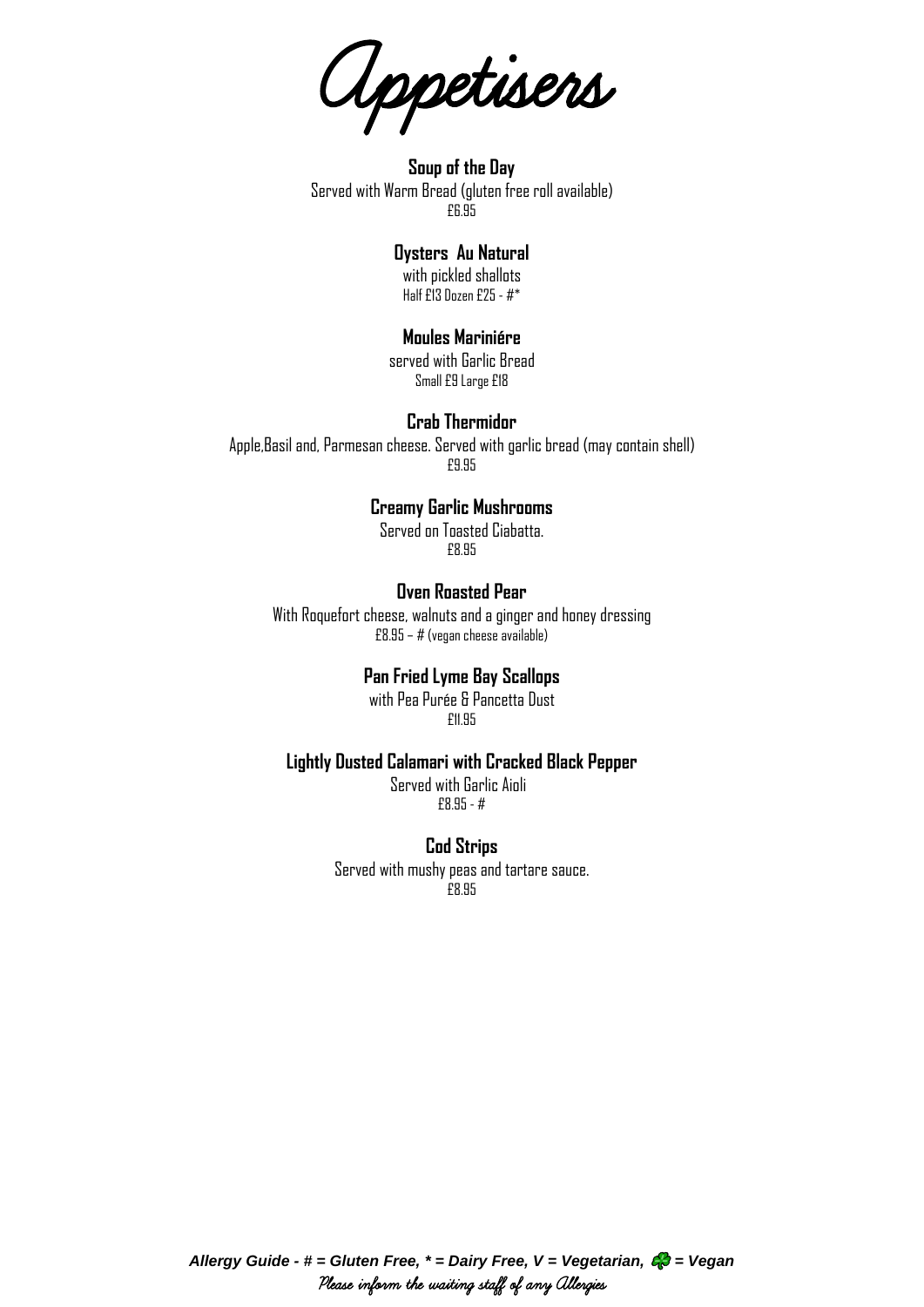Mains

# **Whole Lobster (served hot)**

Mixed Leaves, Chips & a choice of butters: Garlic, Lemon Caper, Blue Cheese, Peppercorn or Citrus Mayo.. £34.95 - #

## **Whole Lobster Thermidor**

Topped with Parmigiano crumb, mixed leaves & chips £37.95 - #

# **Crustacean Platter**

Selection of Fresh Shellfish,

A choice of Garlic Butter or Lemon Caper. Citrus Mayo, Blue Cheese or Peppercorn Sauce served with Garlic Bread Price is per person £42.95

## **Whole Oven Roasted Plaice**

Leeks, samphire, brown shrimps new potatoes and a orange and tarragon butter. £24.95 - #

#### **Oven Roasted Cod**

With a Cheddar and Parsley Crust, Pea Purée, Mushrooms and Spring Onion mash, warm Tartare sauce. £21.95

## **Pan Fried Sea Bass**

Crushed Crab Potatoes,Spinach, Saffron and Orange Sauce ,Seasonal Vegetables £22.95 - #

#### **Seafood Linguine**

Scallops, King Prawns, Calamari and Mussels in a creamy sundried tomato, basil and pesto sauce (gluten free pasta available) £20.95 - #

**Creamy Mushroom and Miso Pasta** (gluten free pasta available)

 $E17.95 - V$   $E2$ 

## **Fillet Steak**

Roasted Cherry Toms, Seasonal Vegetables, Chips & Choice Garlic Butter, Horseradish Butter, Blue Cheese or Peppercorn Sauce £29.95

# **Surf & Turf**

Fillet Steak with a Half Lobster (served hot), Chips,Seasonal Vegetables with a choice of Garlic or Horseradish Butter, Blue Cheese or Peppercorn Sauce £39.95

Sides

| <b>Additional Sauces or Butters</b> | <b>F2.50</b> |
|-------------------------------------|--------------|
| Chips - #                           | £4.00        |
| Garlic Bread                        | £3.NN        |
| <b>Seasonal Vegetables</b>          | £3.50        |
| Side Salad                          | £3.NN        |
| Warm Bread (gluten free available)  | F7 50        |

*Allergy Guide - # = Gluten Free, \* = Dairy Free, V = Vegetarian, = Vegan* Please inform the waiting staff of any Allergies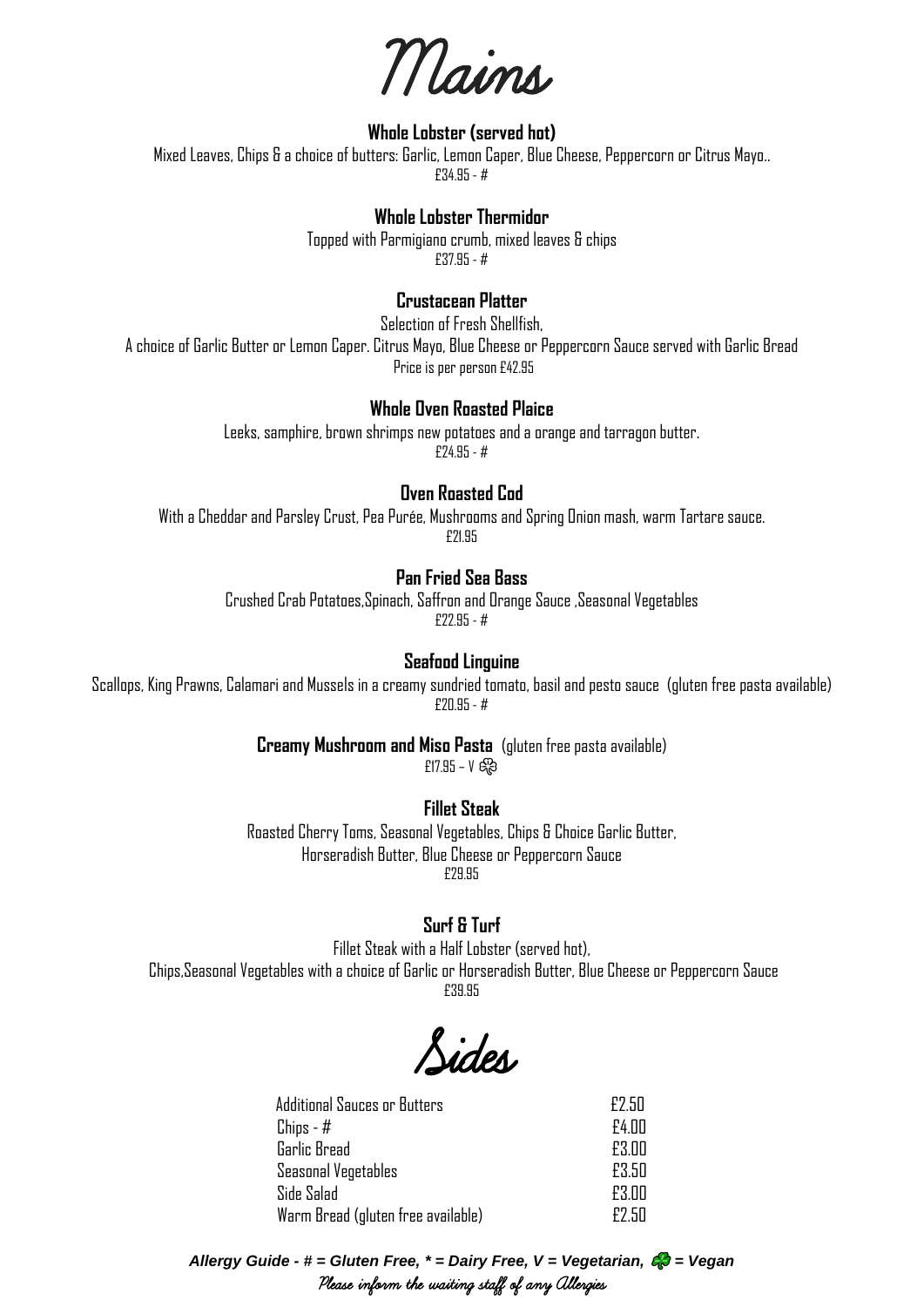

**Bianco Sicilia (Italy)** 175ml £5.50 - 250ml £7.00 - Bottle £19.50 Our House White, a light, crisp and fruity wine

> **Pinot Grigio (Italy)** Bottle £22.95

**Gavi (Italy)** Bottle £29.95 Golden yellow, this wine is soft, elegant and rich in fruit

**Frascati (Italy)** Bottle £24.95 Refreshingly crisp, recommended with Fish, or Risotto.

**Rye Mill Chardonnay (Australia)** Bottle £22.95 A rich Chardonnay, with light and refreshing fruit notes

> **Riviera French Sauvignon Blanc** Bottle £27.95 Fresh and crispy.

**Caracara Sauvignon Blan (Chile)** Bottle £22.95 Flavours of citrus, melon and herbs

> **Sancerre (France)** Bottle £40.00

**Chenin Blanc, Chardonnay & Viognier (SA)**

St Clements Farm - Old Clem Bottle £26.95





Dessert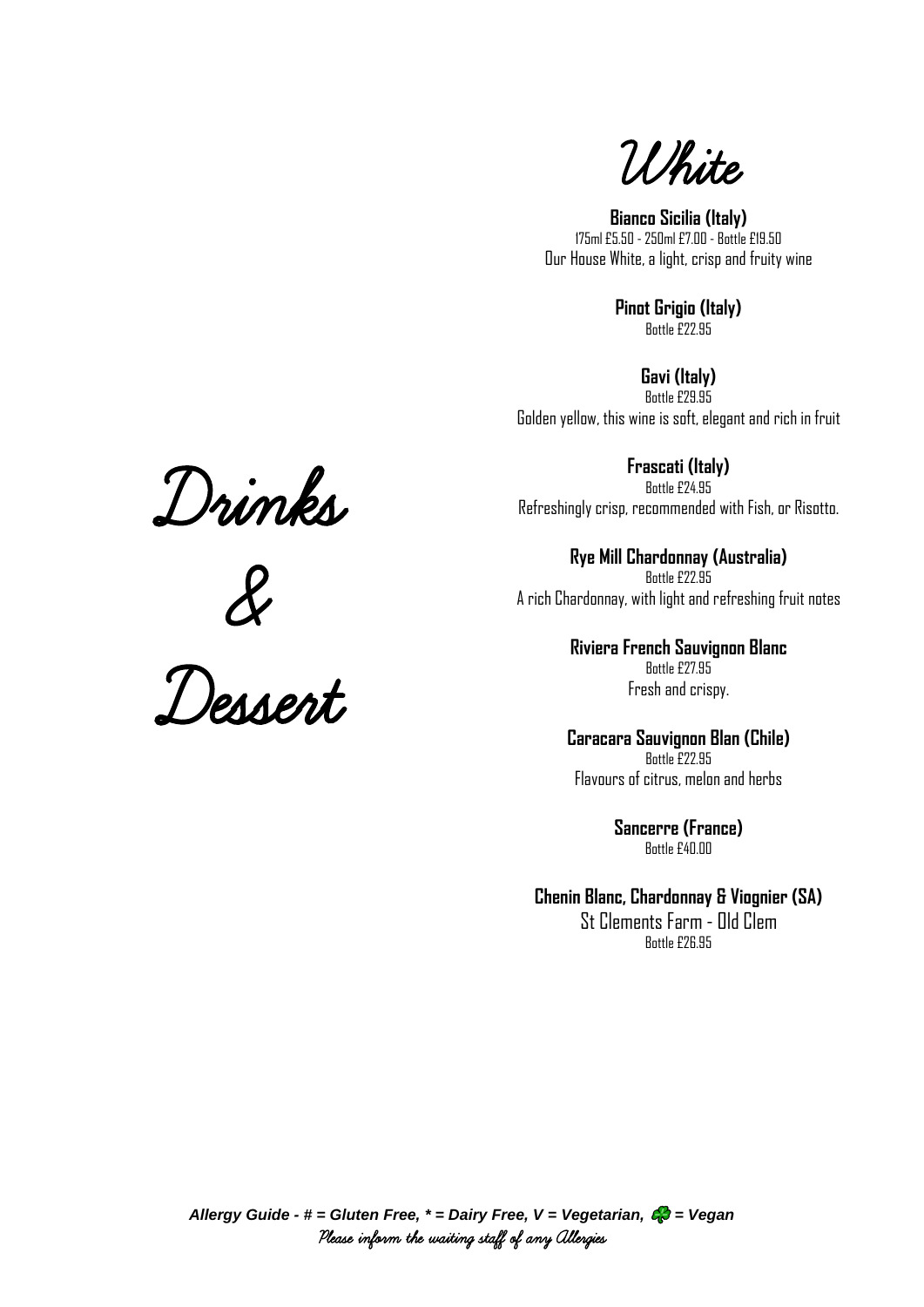Rosé

**Rosato Sicilia (Italy)** 175ml £5.50- 250ml £7.00 - Bottle £19.50 Fresh, fruity & crisp with a gentle touch of spice

# **Pinot Blush (Italy)**

Bottle £22.95 Strawberry and bramble aromas lead on to delicate yet juicy red berry characters on the palate.

# **Cougars Moon Zinfandel**

Bottle £22.95 A light, and sweet wine, with fresh notes of red berries

# **Chateau Routas**

Bottle £29.95 Freshly cut watermelon, ripe peach aromas and floral notes. A Decanter International Trophy winner for best Rose

Red

# **Rosso Sicilia (Italy)**

175ml £5.50 - 250ml £7.00 - Bottle £19.50 Ripe Cherry and plum flavour make this wine, soft smooth & easy drinking

# **Nero D'Avola IGT (Italy)**

Bottle £26.95 Full bodied, but balanced & intense red in colour with deep violet reflections

# **Cabernet Sauvignon (Italy)**

Bottle £31.95 Ruby red, powerful , with well balanced tannins. Fruity & spicy, with a pleasant dry finish

## **Montepulciano D'Abruzzo (Italy)**

Bottle £21.95 This dry wine develops an expressive bouquet. Fruity nuances are underpinned by Vanilla & liquorice

# **Letargo Crianza 2016 Rioja (Spain)**

Bottle £26.95 Very marked aromas of licorice and fruit compote (dried apricots, plums and sour cherries) melt with notes of its passage through the barrel (spices, vanilla and roasted) and a soft dairy background.

## **Rye Mill Shiraz (Australia)**

Bottle £22.95 Dark and intense in colour, this vibrant Red is fruity and provides spicy Shiraz tones

# **Momenti Syrah (Italy)**

Bottle £31.95 A famous Red in Southern Italy, a perfect accompaniment for Red Meat.

Fizz

**Prosecco Vispo Allegro (Italy)** 200ml Bottle £9 Elegant, slightly lemony nose & a long crisp palate

#### **Prosecco Treviso (Italy)** Bottle £25.95

Elegant, slightly lemony nose & a long crisp palate

# **Prosecco Superiore (Italy)**

Bottle £32.95 Delicate flavours, soft intensity & almost royal perlage

## **Bollinger Special Cuvée (France)**

Bottle £70 Pear, brioche, spicy aromas & notes of walnut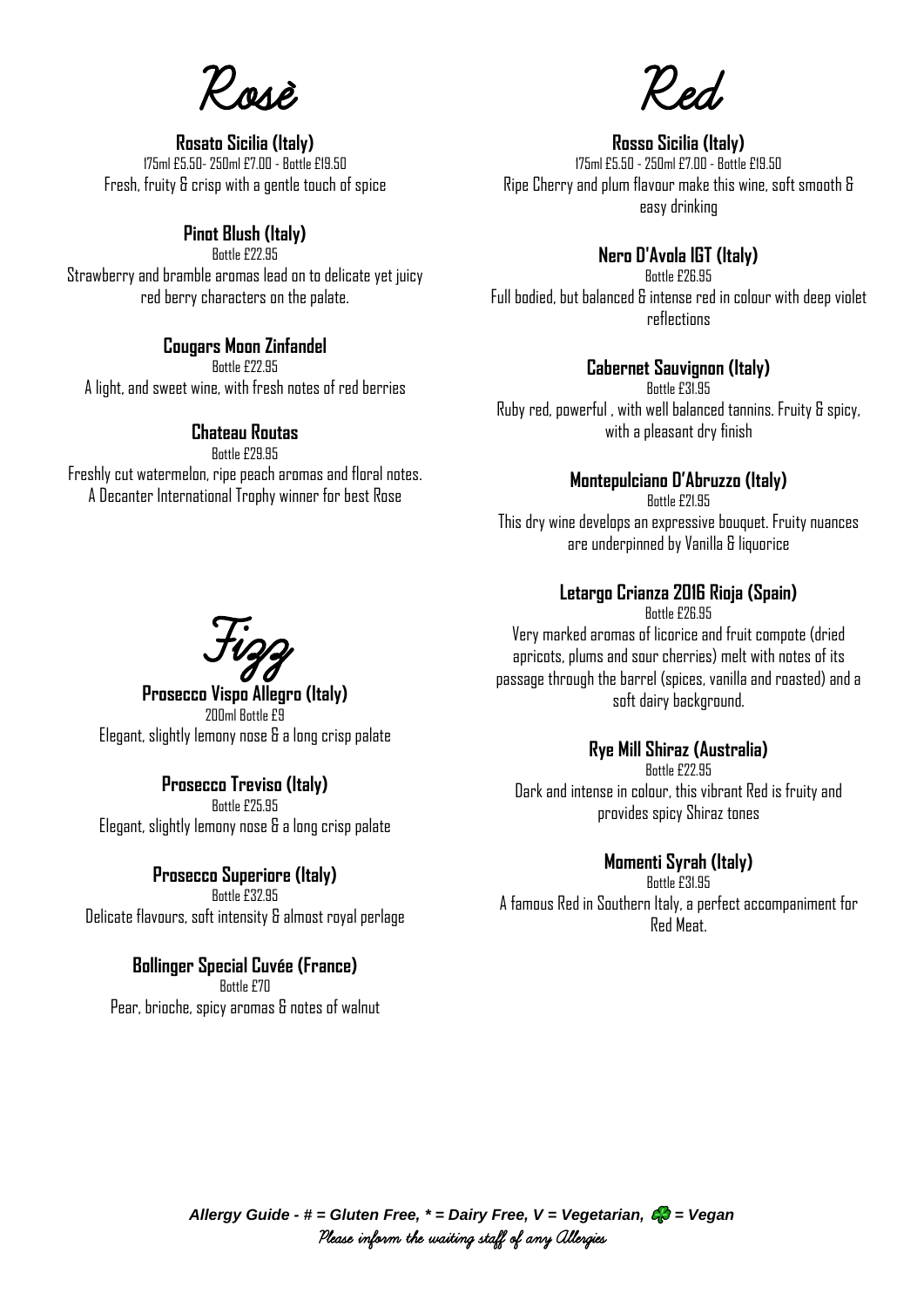Beer

**Bottled Beers** San Miguel & Peroni available Bottle £4.95

**Ciders** Thatchers Gold, Thatchers Haze Bottle £4.95

> **Bitter** Doom Bar

Bottle £4.95

Spirits

**Standard Spirits** 25ml £3.95

**Premium Spirits** 25ml £5.50

> **Liqueurs** 25ml £4.50

**Gin Selection** 25ml from £4.50

Mixers

**Dash** Pepsi, Lemonade, Diet Pepsi £1.00

**Schweppes** Tonic, Indian Tonic. £2.00 **Schweppes Bitter Lemon** £2.50

> **Fever Tree**  Indian Tonic Water £2.50

**Britvic Tomato Juice or Ginger Beer** £2.00

Non alcoholic

**Soft Drinks** Pepsi, Diet Pepsi, Lemonade £2.50

**Fruit Juice** Orange, Cranberry etc £2.50

> **Water** Still / Sparkling 500ml £3.00

Hot Drinks

**A selection of Teas - From £2.20**

| Cappuccino -    | £2.95 |
|-----------------|-------|
| Latte -         | £2.95 |
| Espresso -      | £2.95 |
| Hot Chocolate - | £2.95 |
| Flat White -    | £2.95 |
| Mocha -         | £2.95 |
| Americano -     | F2.95 |

**Liqueur Coffee** Tia Maria, Brandy, Drambuie etc. £7.00

*Allergy Guide - # = Gluten Free, \* = Dairy Free, V = Vegetarian, = Vegan* Please inform the waiting staff of any Allergies